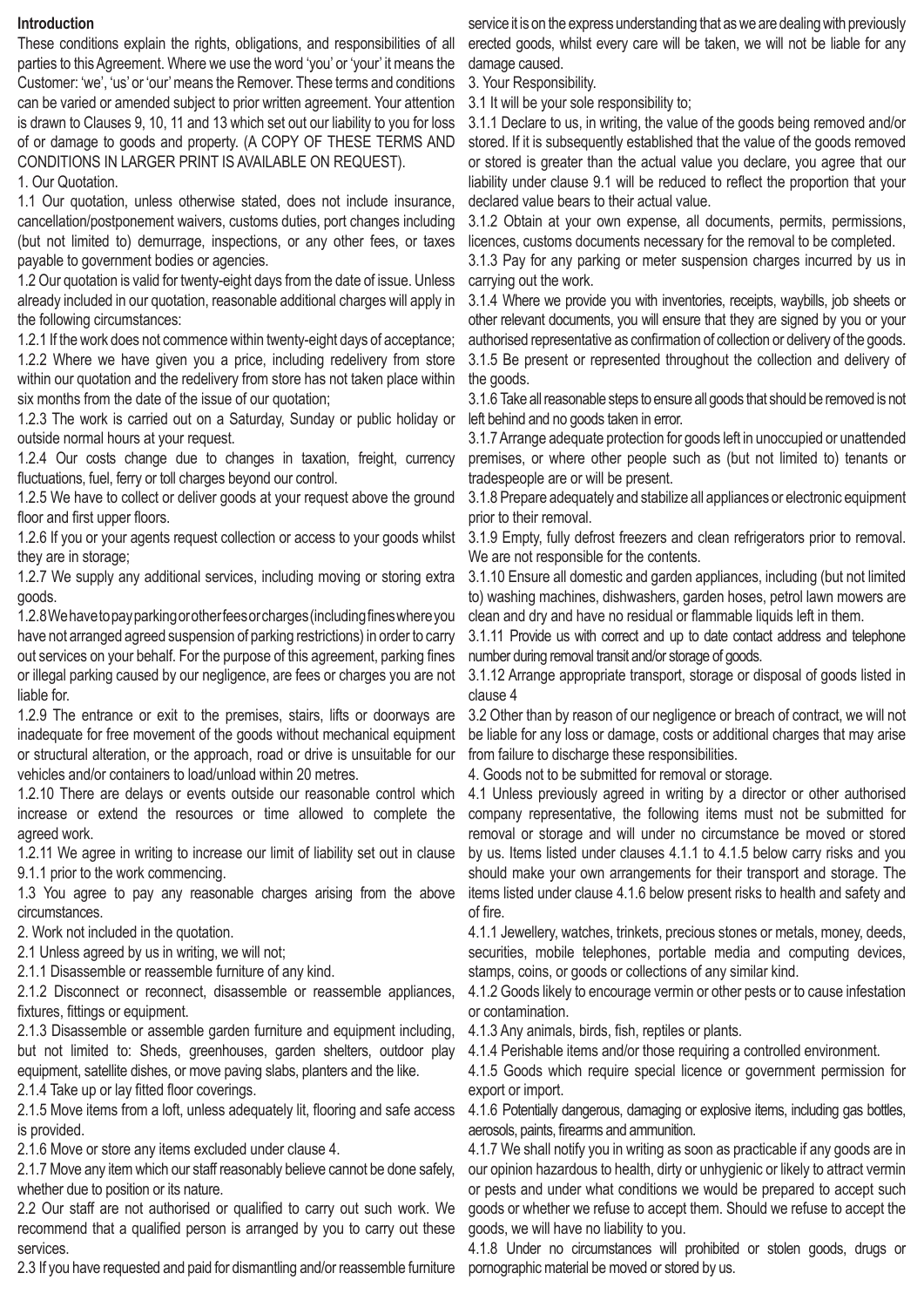4.2 If you submit such goods without our knowledge, we will make them available for your collection and if you do not collect them within a reasonable time we may apply for a court order to dispose of any such goods found in the consignment. You agree to pay us any charges, expenses, damages, legal costs or penalties reasonably incurred by us in disposing of the goods.

5. Ownership of the goods.

5.1 By entering into this agreement, you guarantee that;

5.1.1 The goods to be removed and/or stored are your own property, or the goods are your property free of any legal charge.

5.1.2 You have the full authority of the owner or anyone having a legal interest in them to enter into this agreement and you have made the owner fully aware of these terms and conditions prior to entering into this agreement and they have agreed to them.

5.1.3 If at any time following the implementation of this agreement to its termination another person has or obtains an interest in the goods, you will advise us of their name and address in writing immediately.

5.1.4 You will provide a full indemnity and pay us in respect of any claim for damages and/or costs brought against us if either statement made in clause 5.1.1 or 5.1.2 is untrue.

5.1.5 If you wish to transfer responsibility of this agreement to a third party, you will advise us in writing giving us their full name, address and telephone number. We will issue a new agreement to them. Our agreement with you will remain in force until we have received a signed agreement from the third party.

6. Charges if you postpone or cancel the removal and Waiting Charges.

6.1 If you postpone or cancel this agreement, we reserve the right to charge you a reasonable postponement or cancelation fee according to how much notice is given as set out below at clauses 6.1.1 – 6.1.4. 'Working days' refer to the normal working week of Monday to Friday and excludes weekends and Public Holidays.

6.1.1 More than 10 working days before the removal was due to start: No charge

6.1.2 Between 5 and 10 working days before the removal was due to start: Not more than 30% of the removal charge.

6.1.3 Less than 5 working days before the removal was due to start: Not more than 60% of the removal charge.

6.1.4 Within 24 hours of the move taking place: Not more than 75% of the removal charge.

6.1.5 On the day the work starts or at any time after the work commences: Up to 100% of the removal charge.

6.2 Waiting waiver: Our quotation is based upon us being able to begin unloading our vehicles before 2pm on the day of delivery (unless specified in writing). If we are prevented from doing so for reasons beyond our control, waiting charges will become payable at a rate of £20 per man and per vehicle per hour plus VAT. We offer a Waiting Charge Waiver for a fee equivalent to 7.5% of the total removal charge. If the Waiting Charge Waiver is accepted and paid for at least 24 hours prior to the removal commencing, all waiting charges will be waived for a maximum of three hours.

7. Payment.

7.1 Unless otherwise agreed by us in writing, payment is required in full by cleared funds at the time of booking the removal or storage period. In default of such payment we reserve the right to refuse to commence removal or storage until such payment is received.

7.2 You may not withhold any part of the agreed price.

7.3 In respect of all sums which are overdue to us, we will charge interest on a daily basis calculated at 4% per annum above the prevailing base rate for the time being of the Bank of England.

8. Our responsibility.

8.1 It is our responsibility to deliver your goods to you, or produce them for your collection, undamaged. By "undamaged" we mean in the same condition as they were in at the time when they were packed or otherwise made ready for transportation and/or storage. 8.2 In the event that we have undertaken to pack the goods, or otherwise make them ready for transportation and/or storage, it is our responsibility to deliver them to you,

or produce them for your collection, undamaged. Again, by "undamaged" we mean in the same condition as they were in immediately prior to being packed/made ready for transportation and/or storage.

8.3 If we fail to discharge the responsibilities identified in clause 8.1 and 8.2, we will, subject to the provisions of clauses 9, 11 and 13, be liable under this agreement to compensate you for such failure. 8.4 We will not be liable to compensate you where clauses 2.2, 3.2, 4.2 apply unless loss or damage occurred as a result of negligence or breach of contract on our part.

8.5 If you do not provide us with a declaration of value of your goods, or if you do not require us to accept standard liability pursuant to clause 9.1 we will not be liable to you for failure to discharge the responsibilities identified in clause 8.1 and 8.2, unless that failure was caused by negligence or breach of contract on our part.

8.6 The amount of our liability under this clause shall be determined in accordance with clauses 9 and 11.

9. Determination of amount of our liability for loss or damage.

9.1. Standard Liability.

9.1.1 If you provide us with a declaration of the value of your goods, and subject to clause 3.1.1, the amount of our liability to you in the event of loss or damage to those goods in breach of clause 8 will be determined by clauses 9.1.2, 9.1.3, 9.1.5 and 11, up to a maximum liability of £25,000 in the event of the total loss of the goods. We may agree to accept liability for a higher amount, in which case we may make an additional charge.

9.1.2 In the event of loss of or damage to your goods in breach of clause 8, our liability to you shall not exceed a sum equivalent to the cost of their repair or replacement whichever is the smaller sum, taking into account the age and condition of the goods immediately prior to their loss or damage, up to the maximum liability of £25,000 referred to in clause 9.1.1 (unless we have agreed a higher amount with you).

9.1.3 Where the lost or damaged item is part of a pair or set, our liability to you, where it is assessed as the cost of replacement of that item, is to be assessed as a sum equivalent to the cost of that item in isolation, not the cost of that item as part of a pair or set. 9.1.4 In the event of our liability to you representing the full value of an item, we may at our option remove it as salvage. Where items are capable of repair for a sum less than the replacement cost, taking into account the age and condition, the repair cost will be our maximum liability. 9.1.5 In the event of the loss of an owner packed container we will accept a maximum liability of £50.

9.2 Limited Liability. 9.2.1 If You have not provided us with a written valuation prior to the work commencing, or you do not require us to apply the Standard Liability in clause 9.1, then our liability to you will be determined in accordance with Clauses 9.1.3, 9.2.2 and 11. 9.2.2 In the event of loss of or damage to your goods caused by our negligence or breach of contract, our liability to you shall not exceed £40 per item.

9.3 For goods destined to or received from a place outside the UK.

9.3.1 We will only accept Standard Liability if you provide us with a valuation of your goods on the form which we provide. All other provisions of clause 9.1 will apply.

9.3.2 We do not accept liability for loss of or damage to goods confiscated, seized, removed or damaged by Customs Authorities or other Government Agencies unless we have been negligent or in breach of contract.

9.3.3 Subject to clauses 9.1 and 9.2 above we will accept liability for loss or damage only in the following circumstances: (a) arising from our negligence or breach of contract whilst the goods are in our physical possession, or (b) whilst the goods are in the possession of others if the loss or damage is established to have been caused by our failure to pack the goods to a reasonable standard where we have been contracted to pack the goods that are subject to the claim.

9.4 For the purposes of this agreement, an Item is defined as :-

9.4.1 The entire contents of a box, parcel, package, carton, or similar container; and

9.4.2 Any other object or thing that is moved, handled or stored by us.

10. Damage to Premises or Property other than goods.

10.1 Because third party contractors or others are frequently present at the